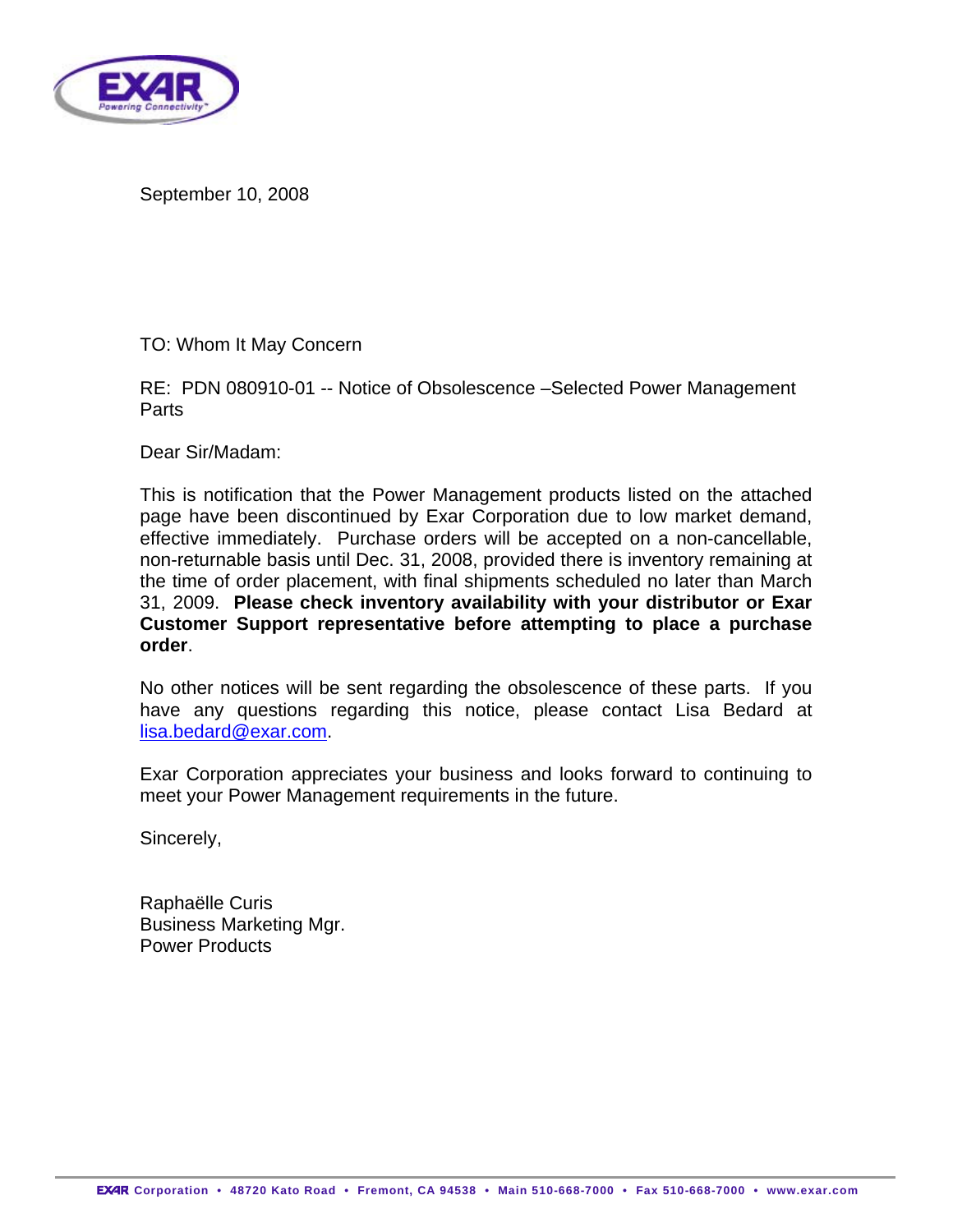| <b>Obsolete Part Number</b> | <b>Suggested Replacement Part Number</b> | <b>Comments</b>                            |
|-----------------------------|------------------------------------------|--------------------------------------------|
| SP1084V1-L                  | SPX1585AT-L                              |                                            |
| <b>SP1084V1-L/TR</b>        | SPX1585AT-L                              |                                            |
| SP1084V1-L-1-5              | SPX1585AT-L                              | board change required for FB resistors     |
| SP1084V1-L-1-5/TR           | SPX1585AT-L                              | board change required for FB resistors     |
| SP1084V1-L-1-8              | SPX1585AT-L                              | board change required for FB resistors     |
| SP1084V1-L-1-8/TR           | SPX1585AT-L                              | board change required for FB resistors     |
| SP1084V1-L-2-5              | SPX1585AT-L-2-5                          |                                            |
| SP1084V1-L-2-5/TR           | SPX1585AT-L-2-3                          |                                            |
| SP1084V1-L-2-85             | SPX1585AT-L                              | board change required for FB resistors     |
| SP1084V1-L-2-85/TR          | SPX1585AT-L                              | board change required for FB resistors     |
| SP1084V1-L-3-3              | SPX1585AT-L-3-3                          |                                            |
| SP1084V1-L-3-3/TR           | SPX1585AT-L-3-3                          |                                            |
| SP1084V1-L-5-0              | SPX1585AT-L                              | board change required for FB resistors     |
| SP1084V1-L-5-0/TR           | SPX1585AT-L                              | board change required for FB resistors     |
| SP1084V2-L                  | SPX1585AT-L                              | no matching package, board change required |
| <b>SP1084V2-L/TR</b>        | SPX1585AT-L                              | no matching package, board change required |
| SP1084V2-L-1-5              | SPX1585AT-L                              | no matching package, board change required |
| SP1084V2-L-1-5/TR           | SPX1585AT-L                              | no matching package, board change required |
| SP1084V2-L-1-8              | SPX1585AT-L                              | no matching package, board change required |
| SP1084V2-L-1-8/TR           | SPX1585AT-L                              | no matching package, board change required |
| SP1084V2-L-2-5              | SPX1585AT-L-2-5                          | no matching package, board change required |
| SP1084V2-L-2-5/TR           | SPX1585AT-L-2-3                          | no matching package, board change required |
| SP1084V2-L-2-85             | SPX1585AT-L                              | no matching package, board change required |
| SP1084V2-L-2-85/TR          | SPX1585AT-L                              | no matching package, board change required |
| SP1084V2-L-3-3              | SPX1585AT-L-3-3                          | no matching package, board change required |
| SP1084V2-L-3-3/TR           | SPX1585AT-L-3-3                          | no matching package, board change required |
| SP1084V2-L-5-0              | SPX1585AT-L                              | no matching package, board change required |
| SP1084V2-L-5-0/TR           | SPX1585AT-L                              | no matching package, board change required |
| <b>SP1084V-L</b>            | SPX1585AU-L                              |                                            |
| SP1084V-L-1-5               | SPX1585AU-L                              |                                            |
| SP1084V-L-1-8               | SPX1585AU-L                              |                                            |
| SP1084V-L-2-5               | SPX1585AU-L-2-5                          |                                            |
| SP1084V-L-2-85              | SPX1585AU-L                              |                                            |
| SP1084V-L-3-3               | SPX1585AU-L-3-3                          |                                            |
| SP1084V-L-5-0               | SPX1585AU-L                              |                                            |
| SP1085V1-L-1-5              | SPX1587AT-L-1-5                          |                                            |
| SP1085V1-L-1-5/TR           | SPX1587AT-L-1-5                          |                                            |
| SP1085V1-L-1-8              | SPX1587AT-L-1-8                          |                                            |
| SP1085V1-L-1-8/TR           | SPX1587AT-L-1-8                          |                                            |
| SP1085V1-L-2-5              | SPX1587AT-L-2-5                          |                                            |
| SP1085V1-L-2-5/TR           | SPX1587AT-L-2-5                          |                                            |
| SP1085V1-L-2-85             | SPX1587AT-L-2-85                         |                                            |
| SP1085V1-L-2-85/TR          | SPX1587AT-L-2-85                         |                                            |
| SP1085V1-L-3-3              | SPX1587AT-L-3-3                          |                                            |
| SP1085V1-L-3-3/TR           | SPX1587AT-L-3-3                          |                                            |
| SP1085V1-L-5-0              | SPX1587AT-L-5-0                          |                                            |
| SP1085V1-L-5-0/TR           | SPX1587AT-L-5-0                          |                                            |
| SP1085V2-L                  | SPX1587AR-L                              |                                            |
| <b>SP1085V2-L/TR</b>        | SPX1587AR-L                              |                                            |
| SP1085V2-L-1-5              | SPX1587AR-L-1-5                          |                                            |
| SP1085V2-L-1-5/TR           | SPX1587AR-L-1-5                          |                                            |
| SP1085V2-L-1-8              | SPX1587AR-L-1-8                          |                                            |
| SP1085V2-L-1-8/TR           | SPX1587AR-L-1-8                          |                                            |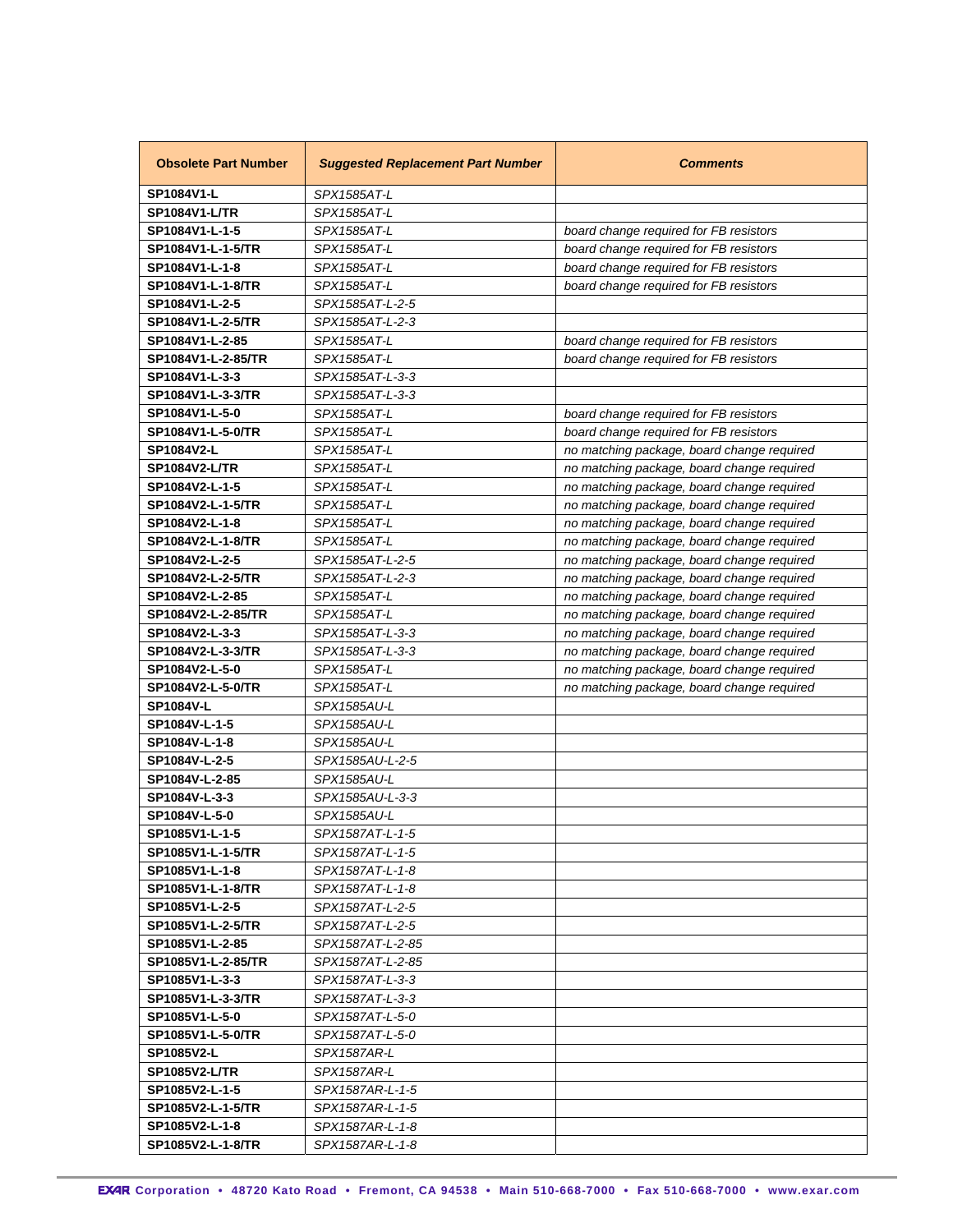| <b>Obsolete Part Number</b>    | <b>Suggested Replacement Part Number</b> | <b>Comments</b>                            |
|--------------------------------|------------------------------------------|--------------------------------------------|
| SP1085V2-L-2-5                 | SPX1587AR-L-2-5                          |                                            |
| SP1085V2-L-2-5/TR              | SPX1587AR-L-2-5                          |                                            |
| SP1085V2-L-2-85                | SPX1587AR-L                              |                                            |
| SP1085V2-L-2-85/TR             | SPX1587AR-L                              |                                            |
| SP1085V2-L-3-3                 | SPX1587AR-L-3-3                          |                                            |
| SP1085V2-L-3-3/TR              | SPX1587AR-L-3-3                          |                                            |
| SP1085V2-L-5-0                 | SPX1587AR-L-5-0                          |                                            |
| SP1085V2-L-5-0/TR              | SPX1587AR-L-5-0                          |                                            |
| <b>SP1085V-L</b>               | SPX1587AU-L                              |                                            |
| SP1085V-L-1-5                  | SPX1587AU-L-1-5                          |                                            |
| SP1085V-L-1-8                  | SPX1587AU-L-1-8                          |                                            |
| SP1085V-L-2-5                  | SPX1587AU-L-2-5                          |                                            |
| SP1085V-L-2-85                 | SPX1587AU-L-2-85                         |                                            |
| SP1085V-L-3-3                  | SPX1587AU-L-3-3                          |                                            |
| SP1085V-L-5-0                  | SPX1587AU-L-5-0                          |                                            |
| SP1086V1-L                     | SPX2815AT-L                              |                                            |
| <b>SP1086V1-L/TR</b>           | SPX2815AT-L                              |                                            |
| SP1086V1-L-1-5                 | SPX2815AT-L                              | board change required for FB resistors     |
| SP1086V1-L-1-5/TR              | SPX2815AT-L                              | board change required for FB resistors     |
| SP1086V1-L-1-8                 | SPX2815AT-L                              | board change required for FB resistors     |
| SP1086V1-L-1-8/TR              | SPX2815AT-L                              | board change required for FB resistors     |
| SP1086V1-L-2-5                 | SPX2815AT-L-2-5                          |                                            |
| SP1086V1-L-2-5/TR              | SPX2815AT-L-2-5                          |                                            |
| SP1086V1-L-3-0                 | SPX2815AT-L                              | board change required for FB resistors     |
| SP1086V1-L-3-0/TR              | SPX2815AT-L                              | board change required for FB resistors     |
| SP1086V1-L-5-0                 | SPX2815AT-L-5-0                          |                                            |
| SP1086V1-L-5-0/TR              | SPX2815AT-L-5-0                          |                                            |
| SP1086V2-L                     | SPX2815AR-L                              |                                            |
| <b>SP1086V2-L/TR</b>           | SPX2815AR-L                              |                                            |
| SP1086V2-L-1-5                 | SPX2815AR-L                              | board change required for FB resistors     |
| SP1086V2-L-1-5/TR              | SPX2815AR-L                              | board change required for FB resistors     |
| SP1086V2-L-1-8                 | SPX2815AR-L                              | board change required for FB resistors     |
| SP1086V2-L-1-8/TR              | SPX2815AR-L                              | board change required for FB resistors     |
| SP1086V2-L-2-5                 | SPX2815AR-L-2-5                          |                                            |
| SP1086V2-L-2-5/TR              | SPX2815AR-L-2-5                          |                                            |
| SP1086V2-L-3-0                 | SPX2815AR-L                              | board change required for FB resistors     |
| SP1086V2-L-3-0/TR              | SPX2815AR-L                              | board change required for FB resistors     |
| SP1086V2-L-3-3                 | SPX2815AR-L-3-3                          |                                            |
| SP1086V2-L-3-3/TR              | SPX2815AR-L-3-3                          |                                            |
| SP1086V2-L-5-0                 | SPX2815AR-L-5-0                          |                                            |
| SP1086V2-L-5-0/TR              | SPX2815AR-L-5-0                          |                                            |
| SP1086V-L                      | SPX2815AU-L                              |                                            |
| SP1086V-L-1-5                  | SPX2815AU-L                              | board change required for FB resistors     |
| SP1086V-L-1-8                  | SPX2815AU-L<br>SPX2815AU-L-2-5           | board change required for FB resistors     |
| SP1086V-L-2-5<br>SP1086V-L-3-0 |                                          |                                            |
| SP1086V-L-3-3                  | SPX2815AU-L<br>SPX2815AU-L-3-3           | board change required for FB resistors     |
| SP1086V-L-5-0                  | SPX2815AU-L-5-0                          |                                            |
| SP317V1-L                      | SP317V2-L                                |                                            |
| <b>SP317V1-L/TR</b>            | SP317V2-L/TR                             | no matching package, board change required |
| <b>SP317V-L</b>                | SP317V2-L                                | no matching package, board change required |
| <b>SP6120BHY</b>               | SP6120BEY-L                              | no matching package, board change required |
| SP6120BHY/TR                   | SP6120BEY-L                              |                                            |
| SP6120BHY-L                    | SP6120BEY-L                              |                                            |
|                                |                                          |                                            |
| SP6120BHY-L/TR                 | SP6120BEY-L                              |                                            |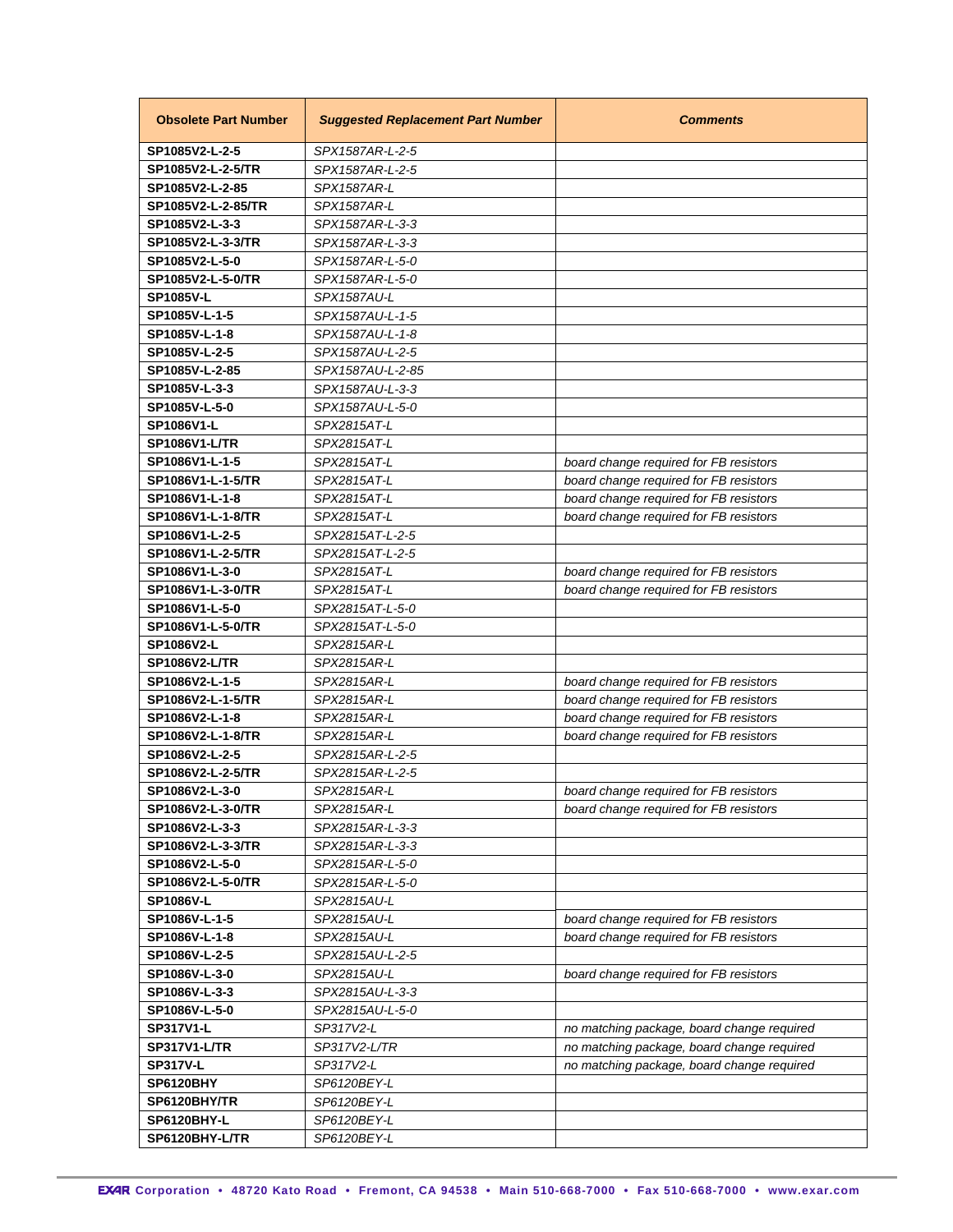| <b>Obsolete Part Number</b> | <b>Suggested Replacement Part Number</b> | <b>Comments</b>                            |
|-----------------------------|------------------------------------------|--------------------------------------------|
| <b>SP6120CY</b>             | SP6120CY-L                               |                                            |
| SP6120CY/TR                 | SP6120CY-L/TR                            |                                            |
| <b>SP6120EY</b>             | SP6120EY-L                               |                                            |
| SP6120EY/TR                 | SP6120EY-L/TR                            |                                            |
| <b>SP6121CN</b>             | SP6121CN-L                               |                                            |
| SP6121CN/TR                 | SP6121CN-L/TR                            |                                            |
| <b>SP6415ER-L</b>           | N/A                                      |                                            |
| SP6415ER-L/TR               | N/A                                      |                                            |
| SP6641AEK-3-3               | SP6641AEK-L-3-3                          |                                            |
| <b>SP6641AEK-3-3/TR</b>     | SP6641AEK-L-3-3/TR                       |                                            |
| SP6641AEK-5-0               | SP6641AEK-L-5-0                          |                                            |
| <b>SP6641AEK-5-0/TR</b>     | SP6641AEK-L-5-0/TR                       |                                            |
| SP6641BEK-3-3               | SP6641BEK-L-3-3                          |                                            |
| <b>SP6641BEK-3-3/TR</b>     | SP6641BEK-L-3-3/TR                       |                                            |
| SP6641BEK-5-0               | SP6641BEK-L-5-0                          |                                            |
| <b>SP6641BEK-5-0/TR</b>     | SP6641BEK-L-5-0/TR                       |                                            |
| <b>SP6659EB</b>             | SP6669EB                                 |                                            |
| <b>SP6659EK1-L</b>          | SP6669AEK-L                              |                                            |
| SP6659EK1-L/TR              | SP6669AEK-L/TR                           |                                            |
| SP6659EK1-L-1-5             | SP6669AEK-L                              |                                            |
| SP6659EK1-L-1-5/TR          | SP6669AEK-L/TR                           |                                            |
| SP6659EK1-L-1-8             | SP6669AEK-L                              |                                            |
| SP6659EK1-L-1-8/TR          | SP6669AEK-L/TR                           |                                            |
| <b>SP6661EN</b>             | SP6661EN-L                               |                                            |
| SP6661EN/TR                 | SP6661EN-L/TR                            |                                            |
| <b>SP6661EU</b>             | SP6661EU-L                               |                                            |
| SP6661EU/TR                 | SP6661EU-L/TR                            |                                            |
| <b>SP6683ER</b>             | SP6683ER-L                               |                                            |
| SP6683ER/TR                 | SP6683ER-L/TR                            |                                            |
| <b>SP6690EK</b>             | SP6690EK-L                               |                                            |
| SP6690EK/TR                 | SP6690EK-L/TR                            |                                            |
| <b>SP682CN</b>              | SP682CN-L                                |                                            |
| SP682CN/TR                  | SP682CN-L/TR                             |                                            |
| <b>SP682CP</b>              | SP682CP-L                                |                                            |
| SP682CP/TR                  | SP682CP-L/TR                             |                                            |
| <b>SP682CU</b>              | SP682CU-L                                |                                            |
| SP682CU/TR                  | SP682CU-L/TR                             |                                            |
| <b>SP682EN</b>              | SP682EN-L                                |                                            |
| SP682EN/TR                  | SP682EN-L/TR                             |                                            |
| <b>SP682EP</b>              | SP682EP-L                                |                                            |
| SP682EP/TR                  | SP682EP-L/TR                             |                                            |
| <b>SP682EU</b>              | SP682EU-L                                |                                            |
| SP682EU/TR                  | SP682EU-L/TR                             |                                            |
| SP7614EC6                   | SP7614EC6-L                              |                                            |
| <b>SP7614EC6/TR</b>         | SP7614EC6-L/TR                           |                                            |
| SP7812V2-L                  | Numerous sources                         |                                            |
| SP7812V2-L/TR               | Numerous sources                         |                                            |
| <b>SP7812V-L</b>            | Numerous sources                         |                                            |
| SP78L05M3-L                 | SP78L05N-L                               | no matching package, board change required |
| SP78L05M3-L/TR              | SP78L05N-L/TR                            | no matching package, board change required |
| SP78L05M4-L                 |                                          |                                            |
| SP78L05M4-L/TR              | SP78L05N-L<br>SP78L05N-L/TR              | no matching package, board change required |
| SP78L05N1-L                 |                                          | no matching package, board change required |
|                             | SP78L05N-L                               | no matching package, board change required |
| SP78L05N1-L/TR              | SP78L05N-L/TR                            | no matching package, board change required |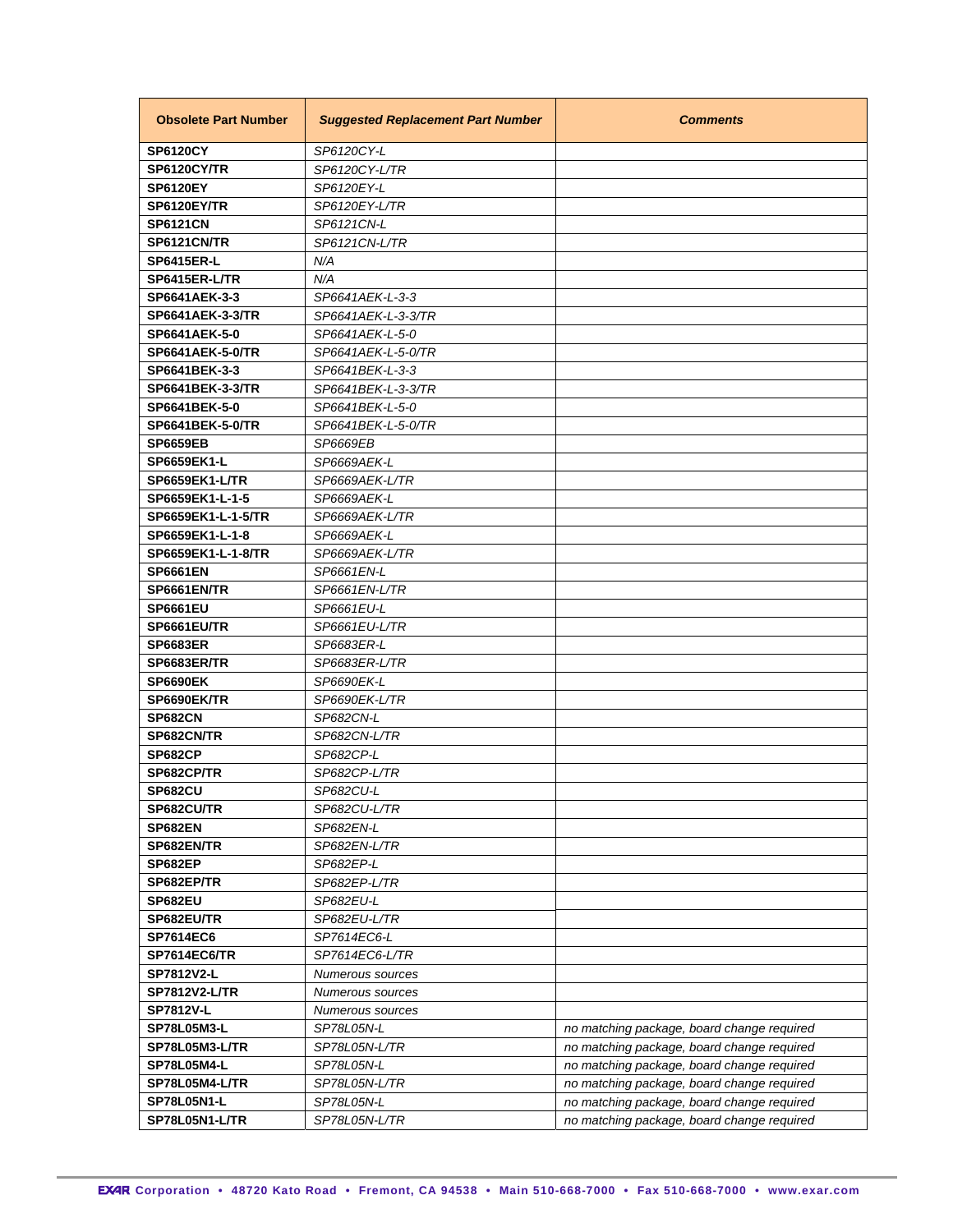| <b>Obsolete Part Number</b> | <b>Suggested Replacement Part Number</b> | <b>Comments</b> |
|-----------------------------|------------------------------------------|-----------------|
| <b>SP78L12M3-L</b>          | Numerous sources                         |                 |
| <b>SP78L12M3-L/TR</b>       | Numerous sources                         |                 |
| <b>SP78L12M4-L</b>          | Numerous sources                         |                 |
| SP78L12M4-L/TR              | Numerous sources                         |                 |
| <b>SP78L12N1-L</b>          | Numerous sources                         |                 |
| SP78L12N1-L/TR              | Numerous sources                         |                 |
| <b>SP78L12N-L</b>           | Numerous sources                         |                 |
| SP78L12N-L/TR               | Numerous sources                         |                 |
| <b>SP78M05V2-L</b>          | Numerous sources                         |                 |
| <b>SP78M05V2-L/TR</b>       | Numerous sources                         |                 |
| <b>SP78M05V-L</b>           | Numerous sources                         |                 |
| SP78M12V2-L                 | Numerous sources                         |                 |
| <b>SP78M12V2-L/TR</b>       | Numerous sources                         |                 |
| <b>SP78M12V-L</b>           | Numerous sources                         |                 |
| SP805LCN-L                  | N/A                                      |                 |
| SP805LCN-L/TR               | N/A                                      |                 |
| SP805LCP-L                  | N/A                                      |                 |
| SP805LEN-L                  | N/A                                      |                 |
| SP805LEN-L/TR               | N/A                                      |                 |
| SP805LEP-L                  | N/A                                      |                 |
| SP805SCN-L                  | N/A                                      |                 |
| SP805SCN-L/TR               | N/A                                      |                 |
| SP805SEN-L                  | N/A                                      |                 |
| SP805SEN-L/TR               | N/A                                      |                 |
| SP809EK-L-4-0               | N/A                                      |                 |
| <b>SP809EK-L-4-0/TR</b>     | N/A                                      |                 |
| SP809EK-L-4-4               | N/A                                      |                 |
| <b>SP809EK-L-4-4/TR</b>     | N/A                                      |                 |
| <b>SP809NEK-L-2-6</b>       | N/A                                      |                 |
| <b>SP809NEK-L-2-6/TR</b>    | N/A                                      |                 |
| <b>SP809NEK-L-4-0</b>       | N/A                                      |                 |
| <b>SP809NEK-L-4-0/TR</b>    | N/A                                      |                 |
| <b>SP809NEK-L-4-4</b>       | N/A                                      |                 |
| <b>SP809NEK-L-4-4/TR</b>    | N/A                                      |                 |
| SP810EK-L-2-3               | N/A                                      |                 |
| <b>SP810EK-L-2-3/TR</b>     | N/A                                      |                 |
| SP810EK-L-2-9               | N/A                                      |                 |
| <b>SP810EK-L-2-9/TR</b>     | N/A                                      |                 |
| SP810EK-L-3-1               | N/A                                      |                 |
| <b>SP810EK-L-3-1/TR</b>     | N/A                                      |                 |
| SP810EK-L-4-0               | N/A                                      |                 |
| <b>SP810EK-L-4-0/TR</b>     | N/A                                      |                 |
| SP810EK-L-4-6               | N/A                                      |                 |
| <b>SP810EK-L-4-6/TR</b>     | N/A                                      |                 |
| SPX1004AM1-L-1-2            | N/A                                      |                 |
| SPX1004AM1-L-1-2/TR         | N/A                                      |                 |
| <b>SPX1117M3</b>            | SPX1117M3-L                              |                 |
| <b>SPX1117M3/TR</b>         | SPX1117M3-L/TR                           |                 |
| SPX1117M3-1-5               | SPX1117M3-L-1-5                          |                 |
| <b>SPX1117M3-1-5/TR</b>     | SPX1117M3-L-1-5/TR                       |                 |
| SPX1117M3-1-8               | SPX1117M3-L-1-8                          |                 |
| <b>SPX1117M3-1-8/TR</b>     | SPX1117M3-L-1-8/TR                       |                 |
| SPX1117M3-2-5               | SPX1117M3-L-2-5                          |                 |
| <b>SPX1117M3-2-5/TR</b>     | SPX1117M3-L-2-5/TR                       |                 |
| SPX1117M3-2-85              | SPX1117M3-L-2-85                         |                 |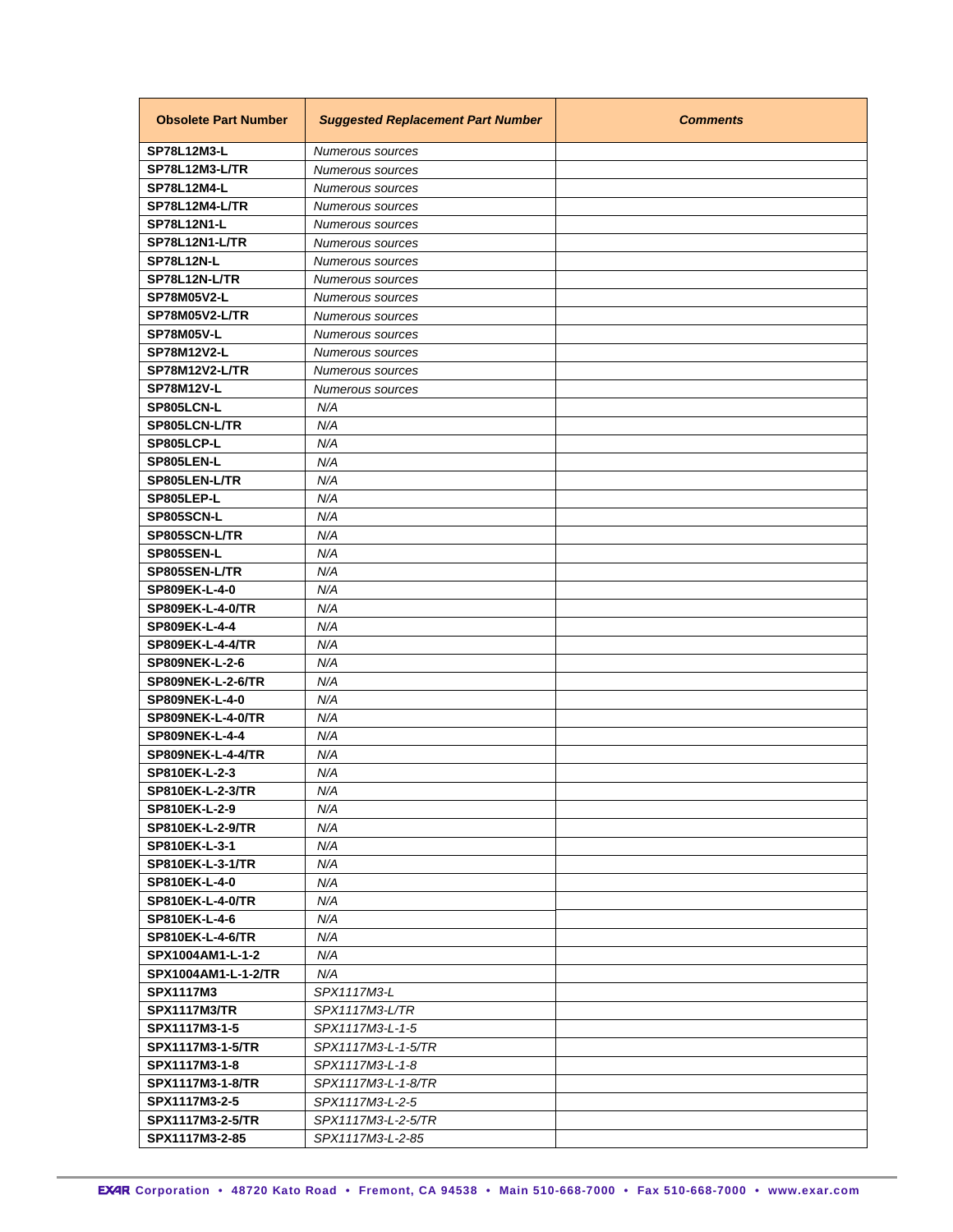| <b>Obsolete Part Number</b> | <b>Suggested Replacement Part Number</b> | <b>Comments</b> |
|-----------------------------|------------------------------------------|-----------------|
| SPX1117M3-2-85/TR           | SPX1117M3-L-2-85/TR                      |                 |
| SPX1117M3-3-0               | SPX1117M3-L-3-0                          |                 |
| SPX1117M3-3-0/TR            | SPX1117M3-L-3-0/TR                       |                 |
| SPX1117M3-3-3               | SPX1117M3-L-3-3                          |                 |
| <b>SPX1117M3-3-3/TR</b>     | SPX1117M3-L-3-3/TR                       |                 |
| SPX1117M3-5-0               | SPX1117M3-L-5-0                          |                 |
| <b>SPX1117M3-5-0/TR</b>     | SPX1117M3-L-5-0/TR                       |                 |
| <b>SPX1117R</b>             | SPX1117R-L                               |                 |
| SPX1117R/TR                 | SPX1117R-L/TR                            |                 |
| SPX1117R-1-5                | SPX1117R-L-1-5                           |                 |
| <b>SPX1117R-1-5/TR</b>      | SPX1117R-L-1-5/TR                        |                 |
| SPX1117R-1-8                | SPX1117R-L-1-8                           |                 |
| <b>SPX1117R-1-8/TR</b>      | SPX1117R-L-1-8/TR                        |                 |
| SPX1117R-2-5                | SPX1117R-L-2-5                           |                 |
| <b>SPX1117R-2-5/TR</b>      | SPX1117R-L-2-5/TR                        |                 |
| SPX1117R-2-85               | SPX1117R-L-2-85                          |                 |
| SPX1117R-2-85/TR            | SPX1117R-L-2-85/TR                       |                 |
| SPX1117R-3-0                | SPX1117R-L-3-0                           |                 |
| <b>SPX1117R-3-0/TR</b>      | SPX1117R-L-3-0/TR                        |                 |
| SPX1117R-3-3                | SPX1117R-L-3-3                           |                 |
| <b>SPX1117R-3-3/TR</b>      | SPX1117R-L-3-3/TR                        |                 |
| SPX1117R-5-0                | SPX1117R-L-5-0                           |                 |
| <b>SPX1117R-5-0/TR</b>      | SPX1117R-L-5-0/TR                        |                 |
| <b>SPX1117T</b>             | SPX1117T-L                               |                 |
| <b>SPX1117T/TR</b>          | SPX1117T-L/TR                            |                 |
| SPX1117T-1-5                | SPX1117T-L-1-5                           |                 |
| <b>SPX1117T-1-5/TR</b>      | SPX1117T-L-1-5/TR                        |                 |
| SPX1117T-1-8                | SPX1117T-L-1-8                           |                 |
| <b>SPX1117T-1-8/TR</b>      | SPX1117T-L-1-8/TR                        |                 |
| SPX1117T-2-5                | SPX1117T-L-2-5                           |                 |
| <b>SPX1117T-2-5/TR</b>      | SPX1117T-L-2-5/TR                        |                 |
| SPX1117T-2-85               | SPX1117T-L-2-85                          |                 |
| SPX1117T-2-85/TR            | SPX1117T-L-2-85/TR                       |                 |
| SPX1117T-3-0                | SPX1117T-L-3-0                           |                 |
| <b>SPX1117T-3-0/TR</b>      | SPX1117T-L-3-0/TR                        |                 |
| SPX1117T-3-3                | SPX1117T-L-3-3                           |                 |
| <b>SPX1117T-3-3/TR</b>      | SPX1117T-L-3-3/TR                        |                 |
| <b>SPX1117U</b>             | SPX1117U-L                               |                 |
| SPX1117U-1-5                | SPX1117U-L-1-5                           |                 |
| SPX1117U-1-8                | SPX1117U-L-1-8                           |                 |
| <b>SPX1117U-1-8/TR</b>      | SPX1117U-L-1-8                           |                 |
| SPX1117U-2-5                | SPX1117U-L-2-5                           |                 |
| SPX1117U-2-85               | SPX1117U-L-2-85                          |                 |
| SPX1117U-3-0                | SPX1117U-L-3-0                           |                 |
| SPX1117U-3-3                | SPX1117U-L-3-3                           |                 |
| SPX29150U-L-3-3             | Numerous sources                         |                 |
| SPX29150U-L-5-0             | Numerous sources                         |                 |
| SPX29153T5-L                | Numerous sources                         |                 |
| <b>SPX29153T5-L/TR</b>      | Numerous sources                         |                 |
| SPX29153U5-L                | Numerous sources                         |                 |
| SPX2940T-L-2-5              | SPX3940T-L-2-5                           |                 |
| <b>SPX2940T-L-2-5/TR</b>    | SPX3940T-L-2-5                           |                 |
| SPX2940T-L-3-3              | SPX3940T-L-3-3                           |                 |
| <b>SPX2940T-L-3-3/TR</b>    | SPX3940T-L-3-3                           |                 |
| SPX2940U-L-2-5              | Numerous sources                         |                 |